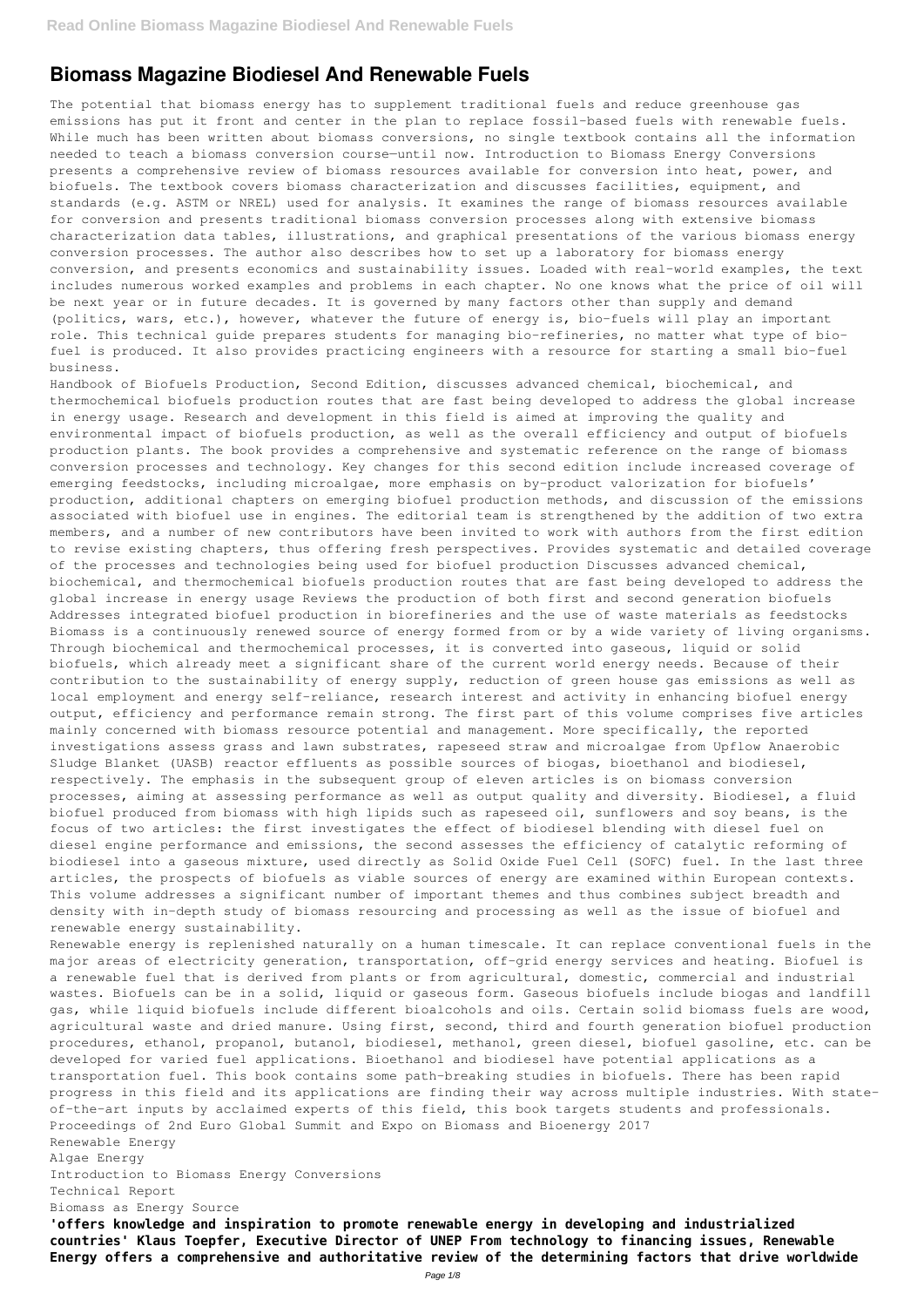**dissemination of renewable energy technologies. With a clear emphasis on policy and action, contributions from internationally renowned experts combine to form a holistic picture of the current status, impacts and future potential of renewable energy. Addressing the situation in both developing and developed countries, each chapter reviews in detail a different issue, to present extensive information on social, environmental, political, economic and technological aspects. This will be essential reading for professionals in renewable energy, in particular policy-makers, researchers, NGOs and energy consultants, and a valuable resource for teachers and students of renewable energy, environmental studies, development studies, political science and international relations. Bioenergy is biofuel-derived energy. Biofuel is any fuel made from biomass, such as plant or algal matter or animal waste. Biofuel is considered a renewable energy source since the feedstock material can be easily renewed, unlike fossil fuels such as petroleum, coal, and natural gas. Ethanol is a naturally occurring result of plant fermentation that may also be made by hydrating ethylene. Ethanol is a widely used industrial chemical that is employed as a solvent, in the production of other organic compounds, and as a fuel additive (forming a mixture known as a gasohol). Many alcoholic beverages, such as beer, wine, and distilled spirits, include ethanol as a psychoactive element. Transportation fuels generated from biomass resources, such as ethanol and biomass-based diesel, are known as biofuels. Using ethanol or biodiesel reduces the use of crude oil-based gasoline and diesel, potentially lowering the amount of crude oil imported from other nations. The global biofuels market is expected to reach growth at 7.3% CAGR. Increasing demand for biofuels as automobile fuel owing to their environment friendly characteristic to mitigate greenhouse gas emission is expected to propel industry growth. The global ethanol fuel market is expected to reach growing at a CAGR of 6.7%. The demand for the product is driven by growing usage of the product as a biofuel. The bioenergy market is expected to register a CAGR of over 6% during the forecast period. Bioenergy is one of the renewable energy sources globally. Increasing demand for energy, advancements in bioenergy conversion technologies, and increasing investment in bioenergy, and declining electricity generation costs from bioenergy facilities are expected to drive the market during the forecast period. The book covers a wide range of topics connected to Biofuel, Ethanol and Bioenergy Based Products, as well as their manufacturing processes. It also includes contact information for machinery suppliers, as well as images of equipment and plant layout. A complete guide on Biofuel, Ethanol and Bioenergy Based Products manufacture and entrepreneurship. This book serves as a one-stop shop for everything you need to know about the Biofuel, Ethanol and Bioenergy Based Products manufacturing industry, which is ripe with opportunity for manufacturers, merchants, and entrepreneurs. This is the only book that covers commercial Biofuel, Ethanol and Bioenergy Based Products in depth. From concept through equipment procurement, it is a veritable feast of how-to information.**

**Interest in biomass energy resources from forests, farms and other sources has been rapidly increasing in recent years because of growing concern with reducing carbon dioxide emissions and developing alternatives to increasingly scarce, expensive and insecure oil supplies. The uniqueness of this book is its coverage of biomass energy markets in the US from an economic as well as technical perspective. Existing books typically focus on single markets or technical aspects at the exclusion of economics, and have given greater coverage to biomass energy outside the US. This edited collection has three main parts. Part One provides a historical overview of forest biomass energy use in the US; the major technologies, economics, market prospects, and policies. Part Two presents forest biomass energy assessments, including life cycle and sustainability perspectives, and Part Three includes five sets of regional case studies. After reviewing the history of wood energy use in the US and technology options, the book shows that forests could displace sixteen per cent of domestic transportation fuel use in 2030. Renewable Energy from Forest Resources in the United States includes a Foreword from Chris Flavin, President of the Worldwatch Institute.**

**Biomass is a renewable resource, whose utilization has received great attention due to environmental considerations and the increasing demands of energy worldwide. Since the energy crises of the 1970s, many countries have become interested in biomass as a fuel source to expand the development of domestic and renewable energy sources, reduce the environmental impacts of energy production provide rural prosperity for its poor farmers and bolster a flat agricultural sector. Biomass energy (bioenergy) can be an important alternative in the future and a more sustainable energy. In fact, for large portions of the rural populations of developing countries, and for the poorest sections of urban populations, biomass is often the only available and affordable source of energy for satisfying basic needs as cooking and heating. The focus of this book is to present a historical overview, country perspectives, the use of biomass to produce biofuels, the current and upcoming sources of biofuels, technologies and processes for biofuel production, the various types of biofuels and, specifically, the ways and means to make biofuel production sustainable, economically feasible, minimize environmental damage and to deliver on its many promises. The Energy and Environment book series from Scrivener Publishing and series editor, James G. Speight, aims to cover the environmental impacts and social concerns of energy production in its various forms. This first volume in the Energy and the Environment series offers a comprehensive coverage of one of the fastest-growing and most important sources of energy, biofuels. Future volumes will cover oil and gas, wind and solar energy, and their environmental aspects. Algae as a New Source of Biodiesel Journal of Fundamentals of Renewable Energy and Application : Volume 7 Handbook on Biofuel, Ethanol and Bioenergy Based Products (Ethanol as Biofuel, Methane Gas, Biodiesel, Biogas, Biomass Gasification, Bio-Chemical, Renewable Energy, Clean-Energy, Activated Carbon, Agricultural Residues, Forestry Residues, Animal Waste, Wood Wastes, Industrial Wastes, Municipal Solid Wastes and Sewage with Machinery, Manufacturing Process, Equipment Details and Plant Layout) Biomass to Renewable Energy Processes, Second Edition The Case for Renewable Biomass Energy Bioenergy**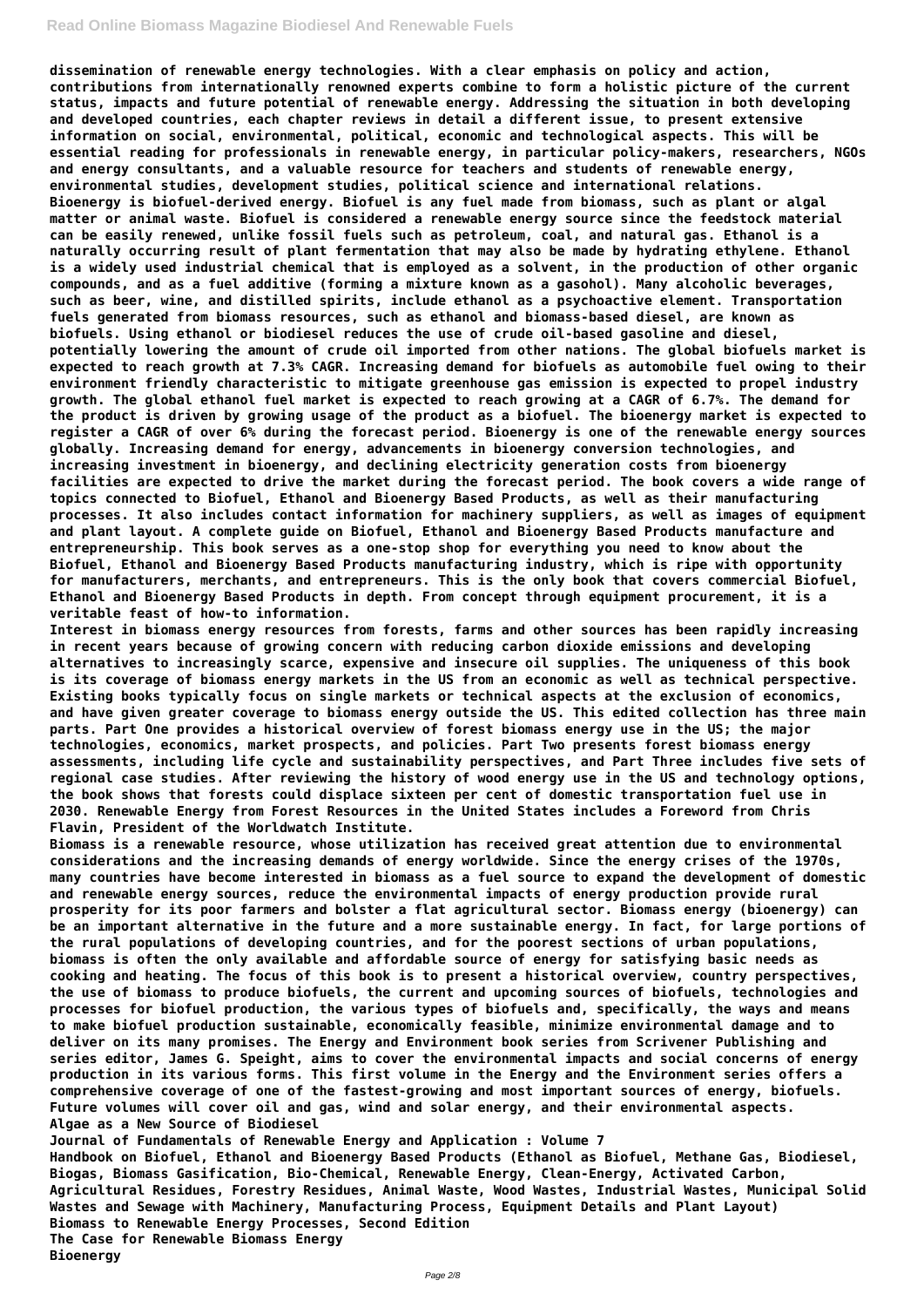## **Read Online Biomass Magazine Biodiesel And Renewable Fuels**

Renewable Energy and Green Technology: Principles and Practices is based on the present need to understand the principles and utility of renewable energy and green technology to minimize dependency on fossil fuels in global development. Renewable energy is the best and cheapest source of energy as an alternate resource. There is massive potential for renewable energy globally, including in India. The efficient utilization of renewable energy resources could minimize the impact of climate change globally. Generally, renewable energy is generated from essentially inexhaustible sources, including wind power, solar power, geothermal energy, tidal energy, biomass energy, and other sources. Hence, encouraging renewable energy use could save our tomorrow from the climate change perspective and in terms of sustainable food production. This book promotes the exchange of ideas, policy formulation, and collective action to ensure a smooth transition to renewable energy. It describes the technological interventions for reducing environmental and economic damage resulting from the use of conventional energy sources. In this book, the focus is on utilizing various renewable energy sources in diverse sectors. It also elaborates the descriptive methodology of different renewable energies, accompanied by figures and tables. It provides information on biogas energy plants, gasifier technologies, and hydropower technologies, among others, along with their applications. Further, it delves into energy concepts and details significant advantages of the energy resources for sustaining the future world. Lastly, this book will provide instant access to comprehensive, cutting-edge knowledge, making it possible for academicians and researchers to utilize this ever-growing wealth of information. Key features Emphasizes the understanding of the principles and utility of renewable energy and green technology to minimize dependency on fossil fuels in the era of global development Focuses on recent trends in renewable energy with principles and practices in relation to climate change Highlights advanced approaches for sustainable use of renewable energy sources Illustrates the methodology for various aspects of renewable energy with figures and charts Discusses the green technology usages of the agriculture and forestry sectors Provides comprehensive cutting-edge information for policymakers in the field of renewable energy

Reviews the latest advances in biofuel manufacturing technologies and discusses the deployment of other renewable energy for transportation Aimed at providing an interface useful to business and scientific managers, this book focuses on the key challenges that still impede the realization of the billion-ton renewable fuels vision. It places great emphasis on a global view of the topic, reviewing deployment and green energy technology in different countries across Africa, Asia, South America, the EU, and the USA. It also integrates scientific, technological, and business development perspectives to highlight the key developments that are necessary for the global replacement of fossil fuels with green energy solutions. Green Energy to Sustainability: Strategies for Global Industries examines the most recent developments in biofuel manufacturing technologies in light of business, financial, value chain, and supply chain concerns. It also covers the use of other renewable energy sources like solar energy for transportation and proposes a view of the challenges over the next two to five decades, and how these will deeply modify the industrial world in the third millennium. The coming of age of electric vehicles is also looked at, as is the impact of their deployment on the biomass to biofuels value chain. Offers extensive updates on the field of green energy for global industries Covers the structure of the energy business; chemicals and diesel from biomass; ethanol and butanol; hydrogen and methane; and more Provides an expanded focus on the next generation of energy technologies Reviews the latest advances in biofuel manufacturing technologies Integrates scientific, technological and business perspectives Highlights important developments needed for replacing fossil fuels with green energy Green Energy to Sustainability: Strategies for Global Industries will appeal to academic researchers working on the production of fuels from renewable feedstocks and those working in green and sustainable chemistry, and chemical/process engineering. It is also an excellent textbook for courses in bioprocessing technology, renewable resources, green energy, and sustainable chemistry. Global energy use is approximately 140 000 TWh per year. Interestingly, biomass production amounts to approximately 270 000 TWh per year, or roughly twice as much, whereas the official figure of biomass use for energy applications is 10-13% of the global energy use. This shows that biomass is not a marginal energy resource but more than capable of

BioenergyBiomass to BiofuelsAcademic Press

Talking Renewables

Biofuels

The Renewable Energy Directive and the Challenges for the Biodiesel Industry: Insigths Into a Dynamic and Opaque Industry Securing the Planet's Future Energy Needs

Biomass and Bioenergy

Bundles of Energy

Algae Energy covers the production of algae culture and the usage of algal biomass conversion products. It also reviews modern biomass-based transportation fuels, including biodiesel, bio-oil, biomethane and biohydrogen. Each chapter opens with fundamental explanations suitable for those with a general interest in algae energy and goes on to provide in-depth scientific details for more expert readers. Algae energy is discussed within the wider context of green energy, with chapters covering topics such as: green energy facilities, algae technology, energy from algae and biodiesel from algae. Algae Energy addresses the needs of energy researchers, chemical engineers, fuel and environmental engineers, postgraduate and advanced undergraduate students, and others interested in a practical tool for pursuing their interest in bio-energy. Climate Change is high on the political agenda and the UK Government is committed to reducing emissions of greenhouse gases. One of the main means of doing so has been by encouraging the production of energy from renewable sources. In 2005, when the first edition of Renewable Energy in the Countryside was published, only wind power received sufficient funding to be commercially viable in specific locations and most other renewable sources remained unutilised. Since then however further measures have been introduced to encourage the development of biofuel processing plants and to bring a new focus on the use of biomass. These currently all depend upon the use of land, at a time when incomes from agriculture and forestry have continued to fall so that more farmers and landowners are having to look at alternatives. This new edition examines the present opportunities and identifies the potential risks and shortcomings, including: • The viability of current policies and the implications for the future • The issue of rising fuel prices • Revised planning requirements for renewable energy in new buildings • Current opportunities for large and small scale wind turbine developments • New economic measures for biofuels, including RTFO and tax concessions • Contracts being offered to growers to supply new fuel processing plants • The threat of imported feedstocks • On farm processing of biodiesel • Current opportunities and constraints for growing and supplying biomass • Small scale biomass boiler systems New and relatively untried renewable energy comprises a wide range of issues that need to be properly assessed. This book provides that insight. The developing world is looking for effective, creative ideas for upscaling clean, renewable energy. No place will gain more socially, economically, and environmentally from increased access to clean, reliable energy than poor, rural areas. Biomass energy, produced from animal and crop wastes, is a sensible renewable energy option for rural areas and it can be costeffective at community and industry scales if guided effectively by governments. This publication explores the potential of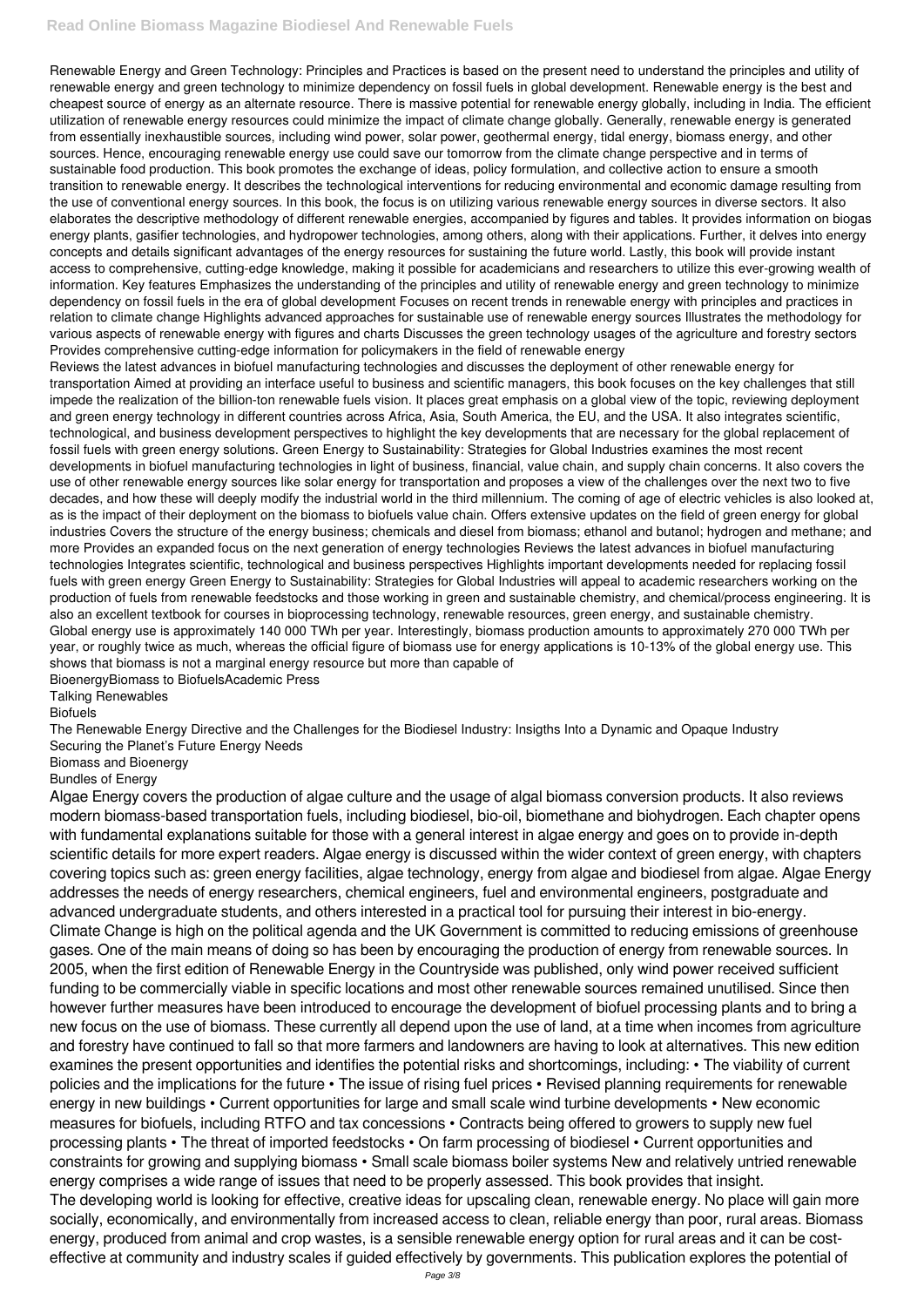biomass energy to close the urban–rural energy gap, raise farmer incomes, and mend the environment in the People's Republic of China (PRC). Its findings are instructive for other developing and medium-income countries exploring energy-forall strategies. The report examines the promises and limitations of leading biomass energy technologies and resources for various distribution scales, including but not limited to household biogas digesters. The information is based on lessons learned and experiences from the Asian Development Bank–financed Efficient Utilization of Agricultural Wastes Project in the PRC, as well as findings and conclusions from a technical assistance grant to assist the government draft a national strategy for developing rural biomass energy.

Biomass can be used to produce renewable electricity, thermal energy, transportation fuels (biofuels), and high-value functional chemicals. As an energy source, biomass can be used either directly via combustion to produce heat or indirectly after it is converted to one of many forms of bioenergy and biofuel via thermochemical or biochemical pathways. The conversion of biomass can be achieved using various advanced methods, which are broadly classified into thermochemical conversion, biochemical conversion, electrochemical conversion, and so on. Advanced development technologies and processes are able to convert biomass into alternative energy sources in solid (e.g., charcoal, biochar, and RDF), liquid (biodiesel, algae biofuel, bioethanol, and pyrolysis and liquefaction bio-oils), and gaseous (e.g., biogas, syngas, and biohydrogen) forms. Because of the merits of biomass energy for environmental sustainability, biofuel and bioenergy technologies play a crucial role in renewable energy development and the replacement of chemicals by highly functional biomass. This book provides a comprehensive overview and in-depth technical research addressing recent progress in biomass conversion processes. It also covers studies on advanced techniques and methods for bioenergy and biofuel production.

Proceedings of 5th World Bioenergy Congress and Expo 2017

Biomass Processing for Biofuels, Bioenergy and Chemicals

Clean Energy for Sustainable Development

Renewable Energy in the Countryside

Handbook of Clean Energy Systems, 6 Volume Set

Energy for a sustainable environment

Biomass obtained from agricultural residues or forest can be used to produce different materials and bioenergy required in a modern society. As compared to other resources available, biomass is one of the most common and widespread resources in the world. Thus, biomass has the potential to provide a renewable energy source, both locally and across large areas of the world. It is estimated that the total investment in the biomass sector between 2008 and 2021 will reach the large sum of \$104 billion. Presently bioenergy is the most important renewable energy option and will remain so the near and medium-term future. Previously several countries try to explore the utilization of biomass in bioenergy and composite sector. Biomass has the potential to become the world's largest and most sustainable energy source and will be very much in demand. Bioenergy is based on resources that can be utilized on a sustainable basis all around the world and can thus serve as an effective option for the provision of energy services. In addition, the benefits accrued go beyond energy provision, creating unique opportunities for regional development. The present book will provide an up-to-date account of non-wood, forest residues, agricultural biomass (natural fibers), and energy crops together with processing, properties, and its applications to ensure biomass utilization and reuse. All aspects of biomass and bioenergy and their properties and applications will be critically re-examined. The book consists of three sections, presenting Non wood and forest products from forestry, arboriculture activities or from wood processing, agricultural biomass (natural fibers) from agricultural harvesting or processing and finally energy crops: high yield crops and grasses grown especially for energy production.

Biomass for Renewable Energy, Fuels, and Chemicals serves as a comprehensive introduction to the subject for the student and educator, and is useful for researchers who are interested in the technical details of biomass energy production. The coverage and discussion are multidisciplinary, reflecting the many scientific and engineering disciplines involved. The book will appeal to a broad range of energy professionals and specialists, farmers and foresters who are searching for methods of selecting, growing, and converting energy crops, entrepreneurs who are commercializing biomass energy projects, and those involved in designing solid and liquid waste disposal-energy recovery systems. Presents a graduated treatment from basic principles to the details of specific technologies Includes a critical analysis of many biomass energy research and commercialization activities Proposes several new technical approaches to improve efficiencies, net energy production, and economics Reviews failed projects, as well as successes, and methods for overcoming barriers to commercialization Written by a leader in the field with 40 years of educational, research, and commercialization experience The Handbook of Clean Energy Systems brings together an international team of experts to present a comprehensive overview of the latest research, developments and practical applications throughout all areas of clean energy systems. Consolidating information which is currently scattered across a wide variety of literature sources, the handbook covers a broad range of topics in this interdisciplinary research field including both fossil and renewable energy systems. The development of intelligent energy systems for efficient energy processes and mitigation technologies for the reduction of environmental pollutants is explored in depth, and environmental, social and economic impacts are also addressed. Topics covered include: Volume 1 - Renewable Energy: Biomass resources and biofuel production; Bioenergy Utilization; Solar Energy; Wind Energy; Geothermal Energy; Tidal Energy. Volume 2 - Clean Energy Conversion Technologies: Steam/Vapor Power Generation; Gas Turbines Power Generation; Reciprocating Engines; Fuel Cells; Cogeneration and Polygeneration. Volume 3 - Mitigation Technologies: Carbon Capture; Negative Emissions System; Carbon Transportation; Carbon Storage; Emission Mitigation Technologies; Efficiency Improvements and Waste Management; Waste to Energy. Volume 4 - Page 4/8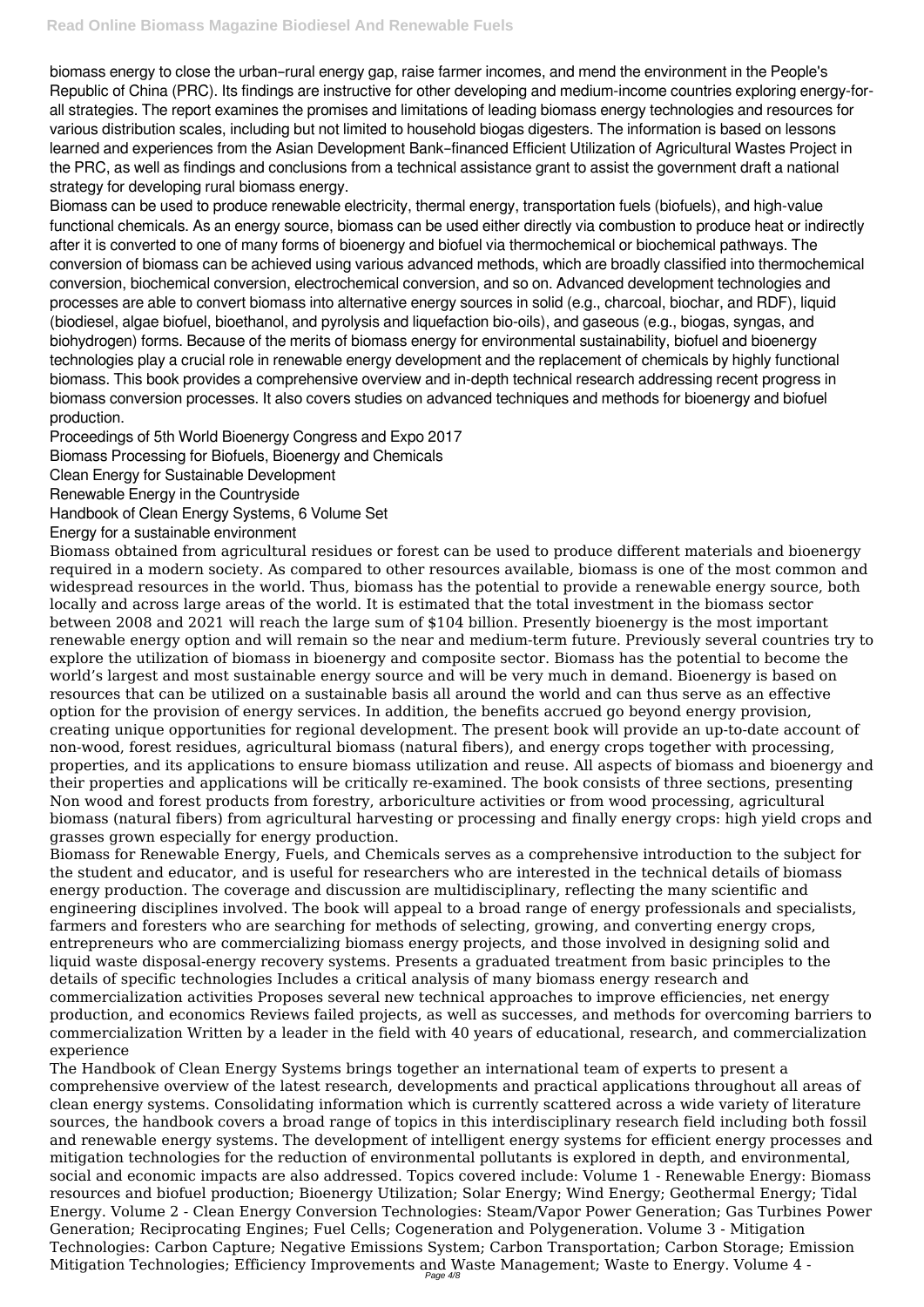Intelligent Energy Systems: Future Electricity Markets; Diagnostic and Control of Energy Systems; New Electric Transmission Systems; Smart Grid and Modern Electrical Systems; Energy Efficiency of Municipal Energy Systems; Energy Efficiency of Industrial Energy Systems; Consumer Behaviors; Load Control and Management; Electric Car and Hybrid Car; Energy Efficiency Improvement. Volume 5 - Energy Storage: Thermal Energy Storage; Chemical Storage; Mechanical Storage; Electrochemical Storage; Integrated Storage Systems. Volume 6 - Sustainability of Energy Systems: Sustainability Indicators, Evaluation Criteria, and Reporting; Regulation and Policy; Finance and Investment; Emission Trading; Modeling and Analysis of Energy Systems; Energy vs. Development; Low Carbon Economy; Energy Efficiencies and Emission Reduction. Key features: Comprising over 3,500 pages in 6 volumes, HCES presents a comprehensive overview of the latest research, developments and practical applications throughout all areas of clean energy systems, consolidating a wealth of information which is currently scattered across a wide variety of literature sources. In addition to renewable energy systems, HCES also covers processes for the efficient and clean conversion of traditional fuels such as coal, oil and gas, energy storage systems, mitigation technologies for the reduction of environmental pollutants, and the development of intelligent energy systems. Environmental, social and economic impacts of energy systems are also addressed in depth. Published in full colour throughout. Fully indexed with cross referencing within and between all six volumes. Edited by leading researchers from academia and industry who are internationally renowned and active in their respective fields. Published in print and online. The online version is a single publication (i.e. no updates), available for one-time purchase or through annual subscription.

Governments are setting challenging targets to increase the production of energy and transport fuel from sustainable sources. The emphasis is increasingly on renewable sources including wind, solar, geothermal, biomass based biofuel, photovoltaics or energy recovery from waste. What are the environmental consequences of adopting these other sources? How do these various sources compare to each other? Life Cycle Assessment of Renewable Energy Sources tries to answer these questions based on the universally adopted method of Life Cycle Assessment (LCA). This book introduces the concept and importance of LCA in the framework of renewable energy sources and discusses the key issues in conducting their LCA. This is followed by an in-depth discussion of LCA for some of the most common bioenergy sources such as agricultural production systems for biogas and bioethanol, biogas from grass, biodiesel from palm oil, biodiesel from used cooking oil and animal fat, Jatropha biodiesel, lignocellulosic bioethanol, ethanol from cassava and sugarcane molasses, residential photovoltaic systems, wind energy, microalgal biodiesel, biohydrogen and biomethane. Through real examples, the versatility of LCA is well emphasized. Written by experts all over the globe, the book is a cornucopia of information on LCA of bioenergy systems and provides a platform for stimulation of new ideas and thoughts. The book is targeted at practitioners of LCA and will become a useful tool for researchers working on different aspects of bioenergy.

Biomass for Renewable Energy, Fuels, and Chemicals

Biomass to Renewable Energy Processes

Biofuels, Solar and Wind as Renewable Energy Systems

Renewable Energy from Forest Resources in the United States

An Exergy Approach to Biofuels, Power, and Biorefineries

Biomass Energy

**Biofuel is a renewable energy source produced from natural materials. The benefits of biofuels over traditional petroleum fuels include greater energy security, reduced environmental impact, foreign exchange savings, and socioeconomic issues related to the rural sector. The most common biofuels are produced from classic food crops that require high-quality agricultural land for growth. However, bioethanol can be produced from plentiful, domestic, cellulosic biomass resources such as herbaceous and woody plants, agricultural and forestry residues, and a large portion of municipal and industrial solid waste streams. There is also a growing interest in the use of vegetable oils for making biodiesel. "Biofuels: Securing the Planet's Future Energy Needs" discusses the production of transportation fuels from biomass (such as wood, straw and even household waste) by Fischer-Tropsch synthesis. The book is an important text for students and researchers in energy engineering, as well as professional fuel engineers.**

**This book performs a SWOT (strengths, weaknesses, opportunities and threats) analysis to examine the current food crisis and how it relates to the use of crops for energy. It analyses how energy crops may help solve humankind's environmental changes and summarises the economic and practical changes of cultivating and utilising energy crops. Two of humanity's greatest challenges are the need for more food production as well as growing demands for energy. Biofuel cultivation has been identified as a solution to growing energy use, and biomass power plants offer a rare renewable energy source that requires only basic technology. In this context, a dilemma arises concerning whether energy crops should be used for energy or to help remedy the food crisis. SWOT analysis allows us to organise and weigh different pros and cons against each other in terms of**

**economics, job creation, environmental impacts, the climate change agenda, and European Union (EU) directives that promote biofuels over fossil fuels. By pursuing this approach, the book helps researchers and decision-makers cut through the many competing arguments in connection with this complex subject.**

**The petroleum age began about 150 years ago. Easily available energy has s- ported major advances in agriculture, industry, transportation, and indeed many diverse activities valued by humans. Now world petroleum and natural gas s- plies have peaked and their supplies will slowly decline over the next 40–50 years until depleted. Although small amounts of petroleum and natural gas will remain underground, it will be energetically and economically impossible to extract. In the United States, coal supplies could be available for as long as 40–50 years, depending on how rapidly coal is utilized as a replacement for petroleum and natural gas. Having been comfortable with the security provided by fossil energy, especially petroleum and natural gas, we appear to be slow to recognize the energy crisis in the U. S. and world. Serious energy conservation and research on viable renewable - ergy technologies are needed. Several renewable energy technologies already exist, but sound research is needed to improve their effectiveness and economics. Most of the renewable energy technologies are in uenced by geographic location and face problems of intermittent energy supply and storage. Most renewable technologies require extensive land; a few researchers have even suggested that one-half of all land biomass could be harvested in order to supply the U. S. with 30% of its liquid fuel! Some optimistic investigations of renewable energy have failed to recognize that only 0. 1% of the solar energy is captured annually in the U. S.**

**In the United States, we have come to depend on plentiful and inexpensive energy to support our economy and lifestyles. In recent years, many questions have been raised regarding the sustainability of our current pattern of high consumption of nonrenewable energy and its environmental consequences. Further, because the United States imports about 55 percent of the nation's consumption of crude oil, there are additional concerns**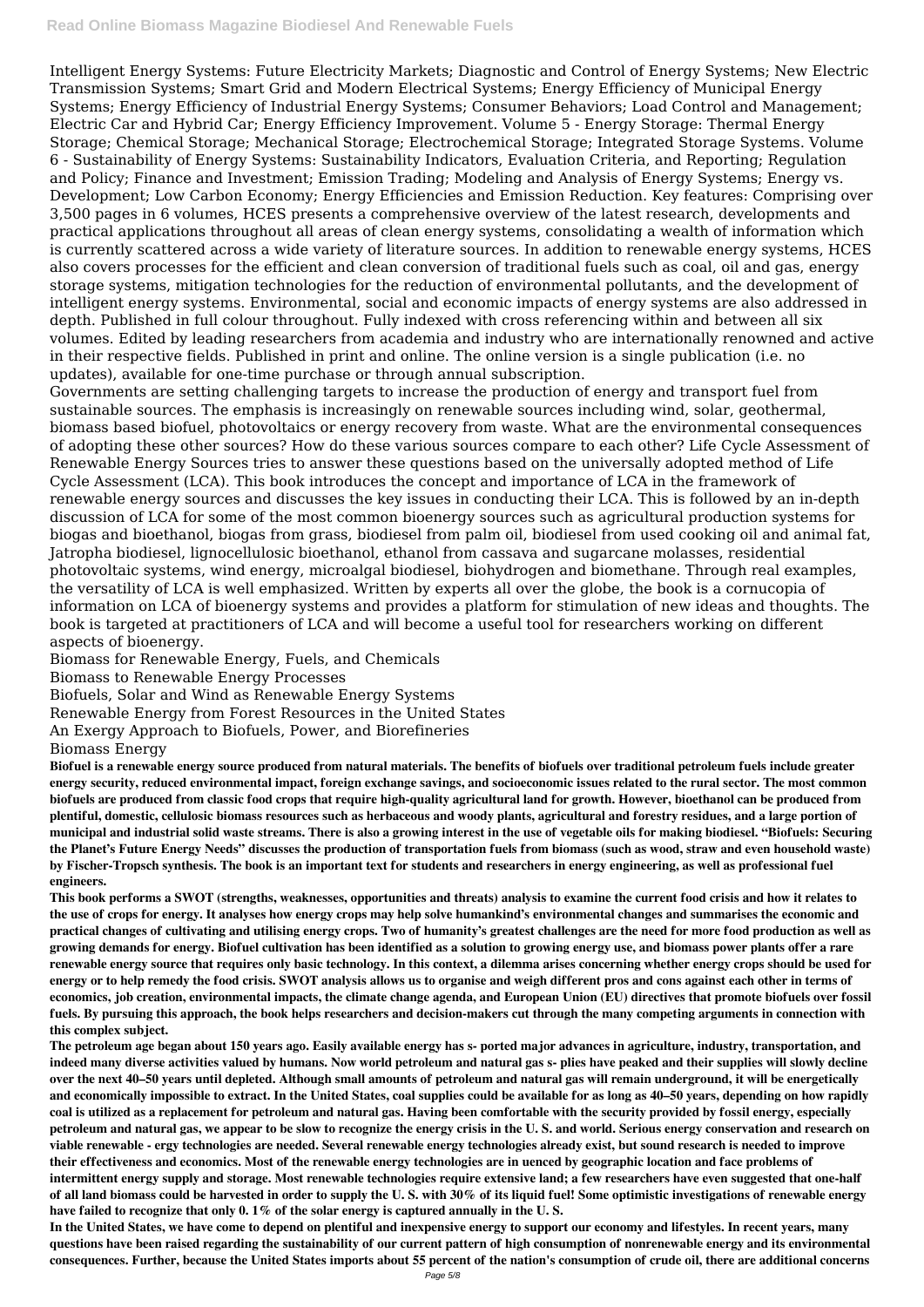**about the security of supply. Hence, efforts are being made to find alternatives to our current pathway, including greater energy efficiency and use of energy sources that could lower greenhouse gas (GHG) emissions such as nuclear and renewable sources, including solar, wind, geothermal, and biofuels. The United States has a long history with biofuels and the nation is on a course charted to achieve a substantial increase in biofuels. Renewable Fuel Standard evaluates the economic and environmental consequences of increasing biofuels production as a result of Renewable Fuels Standard, as amended by EISA (RFS2). The report describes biofuels produced in 2010 and those projected to be produced and consumed by 2022, reviews model projections and other estimates of the relative impact on the prices of land, and discusses the potential environmental harm and benefits of biofuels production and the barriers to achieving the RFS2 consumption mandate. Policy makers, investors, leaders in the transportation sector, and others with concerns for the environment, economy, and energy security can rely on the recommendations provided in this report.**

**Resources, Systems and Applications**

**Life Cycle Assessment of Renewable Energy Sources**

**Potential Economic and Environmental Effects of U.S. Biofuel Policy**

**A Renewable Energy Primer for Everyone**

**Journal of Fundamentals of Renewable Energy and Applications : Open Access : Volume 7**

**Biofuels: Renewable Energy for a Sustainable Future**

**Biomass is set to play an increasing role in the supply of energy, both in the industrialised world and in developing countries, as concern for the state of the global environment grows. The possibility for the acceleration of commercial production has received support from the increasing involvement of the large power producers and the growing political commitments of several European countries. The 9th European Bioenergy Conference was held in Copenhagen, 24-27 June 1996. Interest in this conference series continues to grow and the event attracted around 700 delegates from 45 countries. In contrast to previous events, more emphasis was placed on demonstrating bioenergy technology in the marketplace. Overviews on recent achievements in commercial or near commercial activities formed the main focus of the event, but highlights of advances in science and technological development were also presented, in addition to papers covering environmental aspects of bioenergy. The proceedings contain 350 state-of-the-art papers addressing the following areas; primary production of biomass; provision and production of solid biomass fuels; processes for large power plants; processes for decentralised heat and power production; processes for production of transportation fuels; market, economic and environmental aspects of bioenergy and policy measures to overcome non-technical barriers**

**Depleting fossil fuel reserves and adverse effects of fluctuating oil prices have renewed interest in alternative and sustainable sources of energy. Bioenergy: Biomass to Biofuels takes on this topic and examines current and emerging feedstocks and advanced processes and technologies enabling the development of all possible alternative energy sources: solid (wood energy, grass energy, and other biomass), liquid (biodiesel, algae biofuel, ethanol), and gaseous/electric (biogas, syngas, bioelectricity). Divided into seven parts, Bioenergy gives thorough consideration to topics such as feedstocks, biomass production and utilization, life cycle analysis, Energy Return on Invested (EROI), integrated sustainability assessments, conversions technologies, biofuels economics and policy. In addition, contributions from leading industry professionals and academics, augmented by related service-learning case studies and quizzes, provide readers with a comprehensive resource that connect theory to real-world implementation. Provides a comprehensive overview and in-depth technical information of all possible bioenergy resources (solid, liquid, and gaseous), including cutting-edge topics such as advanced fuels and biogas Integrates current state of art coverage from feedstocks to cost-effective conversion processes to biofuels economic analysis and environmental policy Features case studies and quizzes for each section derived from the implementation of actual hands-on biofuel projects as part of service learning.**

**This book will provide assistance to the broad range of readers involved in the crude oil import and production; renewable energy production; biomass analysis and bioconversion; greenhouse gas emissions; techno-economic analysis and government policies for implementing biofuels in India. This book presents important aspects on the large scale production of biofuels following a bio-refinery concept and its commercialization and sustainability issues. Hence, it is a useful resource to policy makers, policy analysts, techno-economic analysts and business managers who deal with commercialization and implementation of bio-based energy and other value-added products. The following features of this book attribute its distinctiveness: As a first uniquely focused scientific and technical literature on bioenergy production in the context of India. To its coverage of technological updates on biomass collection, storage and use, biomass processing, microbial fermentation, catalysis, regeneration, solar energy and monitoring of renewable energy and recovery process. To the technical, policy analysis, climate change, geo-political analysis of bioenergy and green transportation fuels at industrial scale. Bioenergy: Biomass to Biofuels and Waste to Energy, Second Edition, examines current and emerging feedstocks and advanced processes and technologies that enable the development of all possible alternative energy sources, including solid (wood energy, grass energy, and other biomass), liquid (biodiesel, algae biofuel, ethanol), and gaseous/electric (biogas, syngas, bioelectricity). Divided into seven parts, the book gives thorough consideration to feedstocks, biomass production and utilization, lifecycle analysis, Energy Return on Invested (EROI), integrated sustainability assessments, conversions technologies, biofuels economics and policy. In addition, contributions from leading industry professionals and academics provide readers with a comprehensive resource that connects theory to implementation. Engineers, researchers and graduate students in the bioenergy field will find valuable, practical information that can be applied to implementing**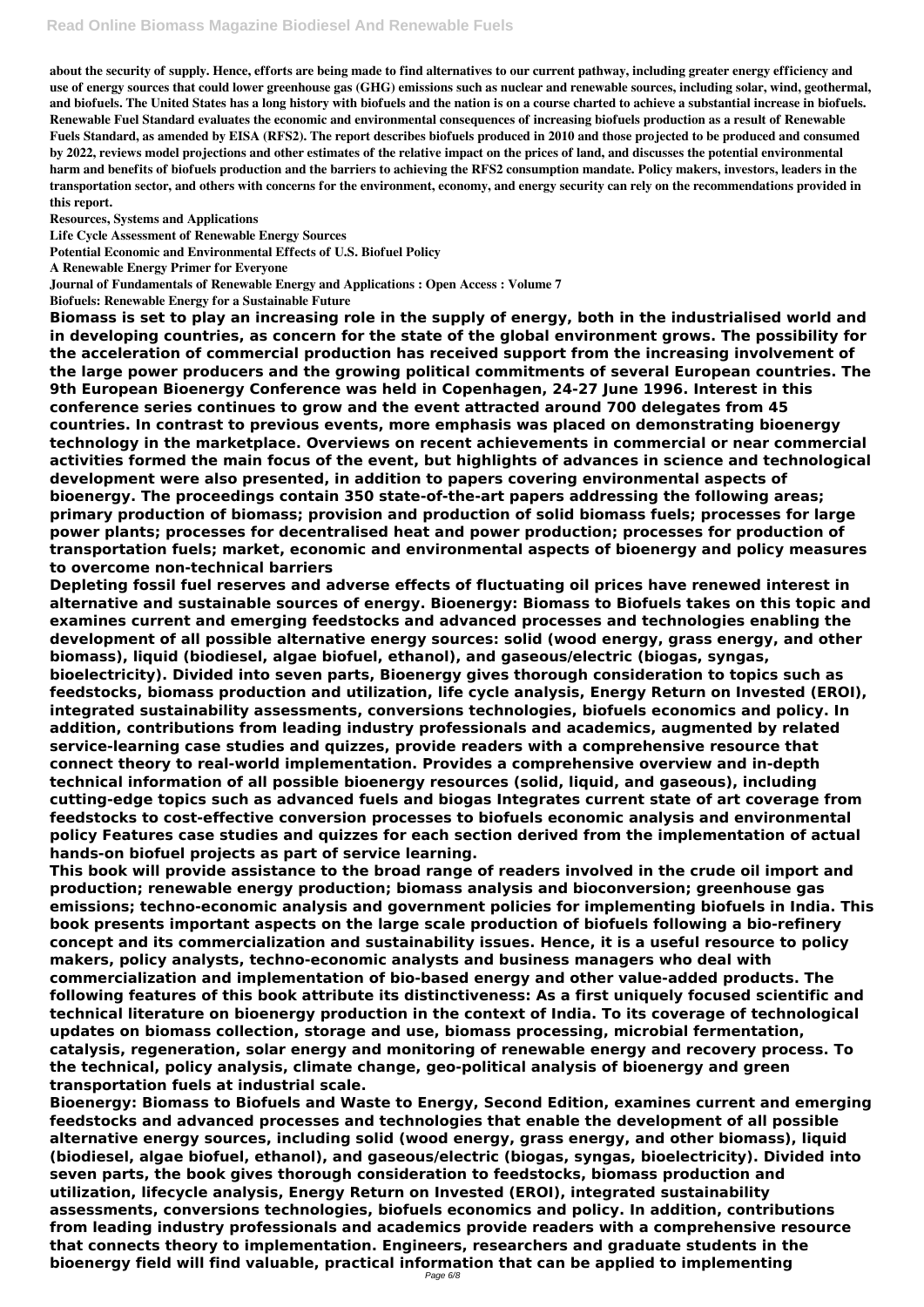**renewable energy projects, choosing among competing feedstocks, technologies, and products. The book will also serve as a basic resource for civic leaders, economic development professionals, farmers, investors, fleet managers, and reporters interested in an organized introduction to the language, feedstocks, technologies, and products in the bio-based renewable energy world. Includes new project case studies and a section on the impacts of biomass use for energy production Provides a comprehensive overview and in-depth technical information on all possible bioenergy resources (solid, liquid, and gaseous), including cutting-edge topics, such as advanced fuels and biogas Integrates current, state-of-the-art coverage on feedstocks, cost-effective conversion processes, biofuels economic analysis and environmental policy Features quizzes for each section that are derived from the implementation of actual hands-on biofuel projects**

**A Global Review of Technologies, Policies and Markets**

**Principles and Practices**

**Impacts on U.S. Energy Expenditures and Greenhouse-gas Emissions of Increasing Renewable-energy Use**

**Introduction to Renewable Energy and Biofuels**

#### **Renewable Energy and Green Technology**

## **Green Energy to Sustainability: Strategies for Global Industries**

*Biomass to Renewable Energy Processes, Second Edition, explains the theories of biological processes, biomass materials and logistics, and conversion technologies for bioenergy products such as biogas, ethanol, butanol, biodiesel, and synthetic gases. The book discusses anaerobic digestion of waste materials for biogas and hydrogen production, bioethanol and biobutanol production from starch and cellulose, and biodiesel production from plant oils. It addresses thermal processes, including gasification and pyrolysis of agricultural residues and woody biomass. The text also covers pretreatment technologies, enzymatic reactions, fermentation, and microbiological metabolisms and pathways. How could producing 25 percent of U.S. electricity and motor-vehicle transportation fuels from renewables by the year 2025 affect U.S. consumer energy expenditures and CO2 emissions? This report finds that reaching 25 percent renewables with limited impact on expenditures requires significant progress in renewable-energy technologies and biomass production. Without substantial innovation in these areas, expenditures could increase considerably.*

*As our worldÍs population grows, so to does our need for energy. Scientists seek the next breakthrough in new technology while constantly finding ways to make current solutions cheaper and more efficient. In this title, discover what biomass energy is, its history, how we use it today, and how new technologies can contribute to our energy future. Learn about cutting-edge biofuels, including ethanol, biodiesel, and fuels from switchgrass and algae, and technologies that allow us to turn waste into energy. Sidebars, full-color photos, full-spread diagrams, well-placed graphs, charts, and maps, stories highlighting innovations in action, and a glossary enhance this engaging title. Innovative Technologies is a series in Essential Library, an imprint of ABDO Publishing Company. Details energy and exergy efficiencies of all major aspects of bioenergy systems Covers all major bioenergy processes starting from photosynthesis and cultivation of biomass feedstocks and ending with final bioenergy products, like power, biofuels, and chemicals Each chapter includes historical developments, chemistry, major technologies, applications as well as energy, environmental and economic aspects in order to serve as an introduction to biomass and bioenergy A separate chapter introduces a beginner in easy accessible way to exergy analysis and the similarities and differences between energy and exergy efficiencies are underlined Includes case studies and illustrative examples of 1st, 2nd, and 3rd generation biofuels production, power and heat generation (thermal plants, fuel cells, boilers), and biorefineries Traditional fossil fuels-based technologies are also described in order to compare with the corresponding bioenergy systems*

*Using Energy Crops for Biofuels or Food: The Choice*

*Benefits and Risks*

*Renewable Fuel Standard*

*Biomass to Biofuels*

*Biomass for Energy and the Environment*

*Applications*

The increasing importance of biomass as a renewable energy source has led to an acute need for reliable and detailed information on its assessment, consumption and supply. Responding to this need, and overcoming the lack of standardised measurement and accounting procedures, this best-selling handbook provides the reader with the skills to understand the biomass resource base, the tools to assess the resource, and explores the pros and cons of exploitation. This new edition has been fully updated and revised with new chapters on sustainability methodologies. Topics covered include assessment methods for woody and herbaceous biomass, biomass supply and consumption, land use change, remote sensing techniques, food security, sustainability and certification as well as vital policy issues. The book includes international case studies on techniques from measuring tree volume to transporting biomass, which help to illustrate step-by-step methods. Technical appendices offer a glossary of terms, energy units and other valuable resource data.